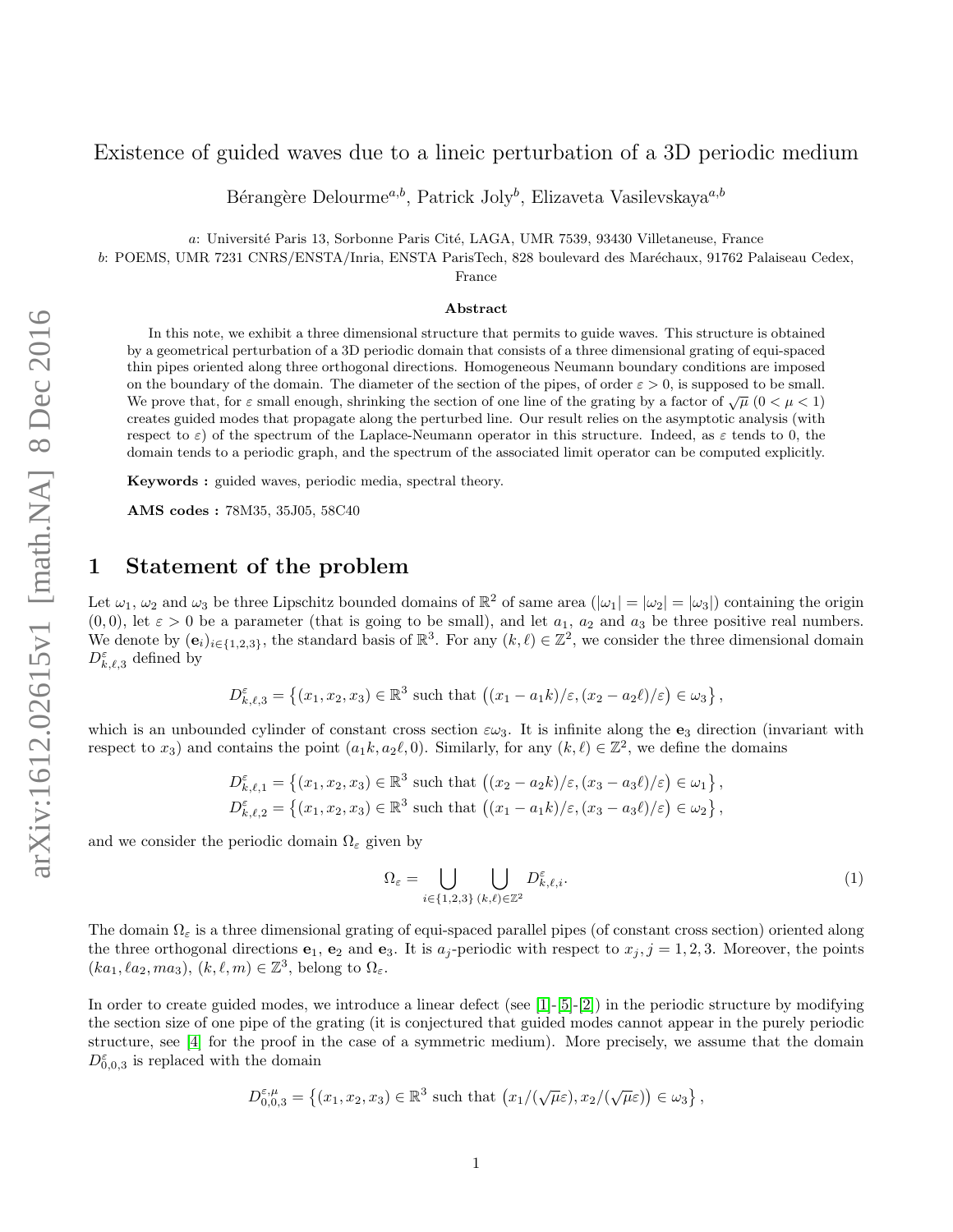<span id="page-1-0"></span>

Figure 1: Illustration of the perturbed periodic domain  $\Omega_{\varepsilon}^{\mu}$  and the limit graph  $\mathcal{G}$ .

where  $\mu$  is a positive parameter. In other words, we enlarge  $(\mu > 1)$  or shrink  $(0 < \mu < 1)$  the section of one pipe of the domain by a factor  $\mu$  (see Fig [1a\)](#page-1-0). The corresponding perturbed domain is denoted by  $\Omega^{\mu}_{\varepsilon}$ . Its precise definition is given by

$$
\Omega_{\varepsilon}^{\mu} = \left(\bigcup_{i \in \{1,2\}} \bigcup_{(k,\ell) \in \mathbb{Z}^2} D_{k,\ell,i}^{\varepsilon}\right) \bigcup \left(\bigcup_{(k,\ell) \in \mathbb{Z}^2 \setminus \{(0,0)\}} D_{k,\ell,3}^{\varepsilon}\right) \bigcup D_{0,0,3}^{\varepsilon,\mu}.
$$
\n(2)

 $\Omega_{\varepsilon}^{\mu}$  is still a<sub>3</sub>-periodic with respect to  $x_3$ . However, the presence of the perturbed pipe  $D_{0,0,0}^{\varepsilon,\mu}$  breaks the periodicity with respect to  $x_1$  and  $x_2$ . We emphasize that the domain  $\Omega_{\varepsilon}^{\mu}$  (as well as  $\Omega_{\varepsilon}$ ) tends to a 3D periodic graph as  $\varepsilon$ tends to 0.

We look for guided modes, i.e. solutions to the wave equation  $\partial_t^2 u - \Delta u = 0$  in  $\Omega_\varepsilon^\mu$ , satisfying homogeneous Neumann boundary conditions on  $\partial\Omega_{\varepsilon}^{\mu}$  (see [\[7\]](#page-5-1) for the investigation of the Dirichlet case), that propagate along the defect pipe  $D_{0,0,0}^{\varepsilon,\mu}$  (i.e. in the e<sub>3</sub> direction) but stay confined in the transversal directions. More precisely, denoting by  $B_{\varepsilon}^{\mu}$ the restriction of the domain  $\Omega_{\varepsilon}^{\mu}$  to the band  $|x_3| < a_3/2$ ,

$$
B_{\varepsilon}^{\mu} = \left\{ (x_1, x_2, x_3) \in \Omega_{\varepsilon}^{\mu} \text{ such that } |x_3| < a_3/2 \right\},\tag{3}
$$

we search solutions of the form  $u(x_1, x_2, x_3, t) = v(x_1, x_2, x_3)e^{i\omega t - \beta x_3}$ , where  $\beta$  is a real parameter and  $v(x_1, x_2, x_3) \in$  $L_2(B_\varepsilon^\mu)$  is an a<sub>3</sub>-periodic function in  $x_3$ . In fact, it is easily seen that the β-quasiperiodic fonction  $v(x_1, x_2, x_3)e^{-i\beta x_3}$ is an eigenfunction of the operator

<span id="page-1-1"></span>
$$
A^{\mu}_{\varepsilon}(\beta) : D(A^{\mu}_{\varepsilon}(\beta)) \subset L_2(B^{\mu}_{\varepsilon}) \to L_2(B^{\mu}_{\varepsilon}), \quad A^{\mu}_{\varepsilon}(\beta) = -\Delta u \text{ in } B^{\mu}_{\varepsilon}, \tag{4}
$$

with  $D(A^{\mu}_{\varepsilon}(\beta)) = \{u \in H_{\Delta}^1(B^{\mu}_{\varepsilon}), u|_{\Sigma^+} = e^{-i\beta} u|_{\Sigma^-}, \partial_{x_3} u|_{\Sigma^+} = e^{-i\beta} \partial_{x_3} u|_{\Sigma^-}, \partial_n u|_{\partial B^{\mu}_{\varepsilon} \setminus \Sigma^{\pm}} = 0\},\$  where

$$
H^1_\Delta(B^\mu_\varepsilon)=\left\{u\in H^1(B^\mu_\varepsilon), \text{s.t. }\Delta u\in L_2(B^\mu_\varepsilon)\right\}\text{ and }\Sigma^\pm=\left\{(x_1,x_2,x_3)\in\partial B^\mu_\varepsilon,x_3=\pm a_3/2\right\}.
$$

To study the spectral properties of  $A_{\varepsilon}^{\mu}(\beta)$ , we investigate its (formal) limit  $A^{\mu}(\beta)$  as  $\varepsilon$  tends to 0. The operator  $\mathcal{A}^{\mu}(\beta)$  is defined on the limit graph G (see Fig. [1b\)](#page-1-0) and its spectrum can be explicitly computed. In particular, its spectrum has infinitely many gaps (Lemma [2.1\)](#page-2-0), i.e. open intervals  $(a, b) \subset \mathbb{R}$  such that the intersection of [a, b] with the spectrum is reduced to  $\{a, b\}$ . Moreover, for  $\mu < 1$ , there is at least one eigenvalue in each gap (Lemma [2.5\)](#page-4-3). Since, in addition, for  $\varepsilon > 0$  sufficiently small, the spectrum of  $A_{\varepsilon}^{\mu}(\beta)$  is close to the spectrum of  $\mathcal{A}^{\mu}(\beta)$ , the existence of guided modes is guaranteed (Theorem [3.1\)](#page-4-4).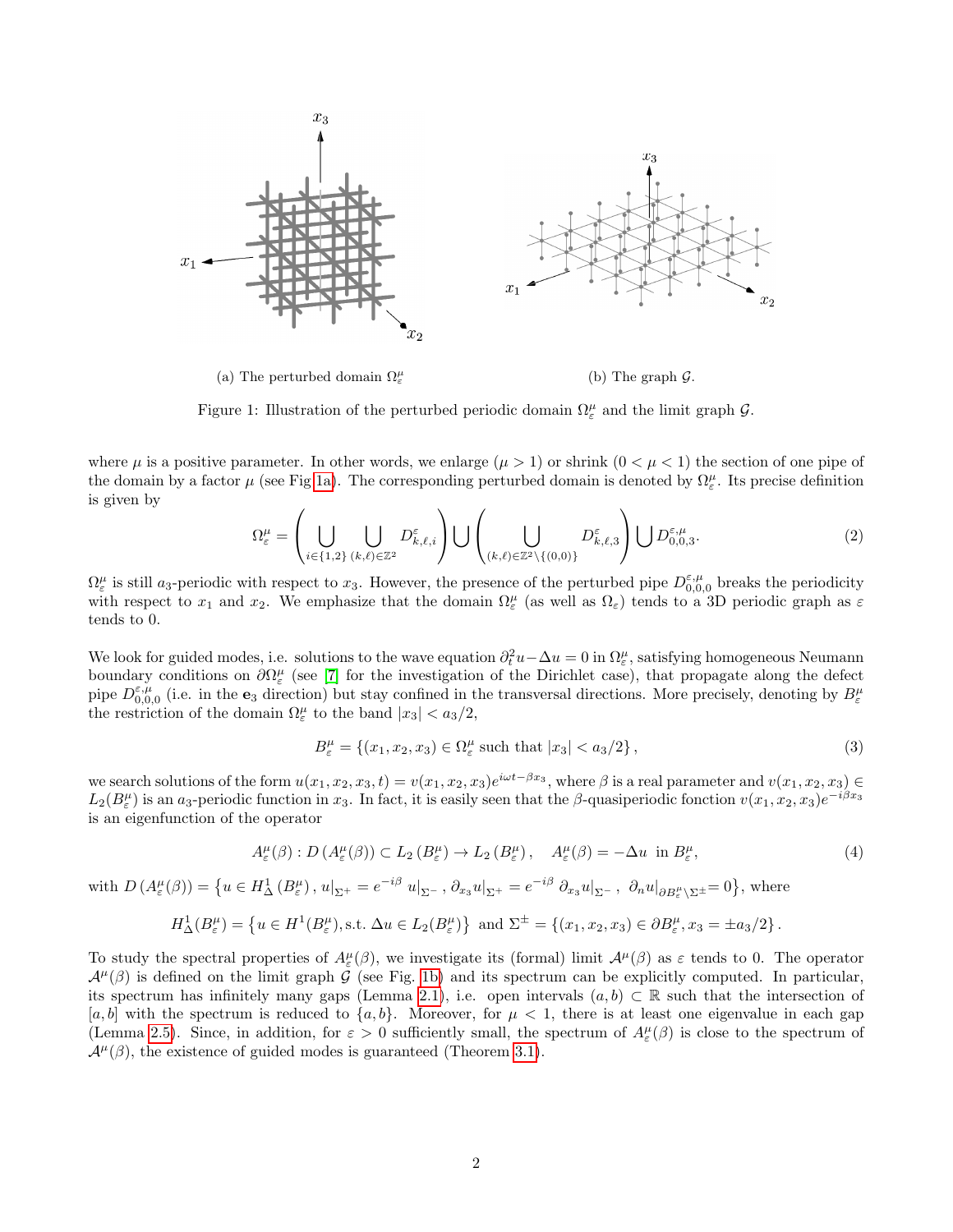## 2 The spectrum of the limit operator  $\mathcal{A}^{\mu}(\beta)$

### 2.1 Definition of the limit operator  $\mathcal{A}^{\mu}(\beta)$

The limit operator  $\mathcal{A}^{\mu}(\beta)$  is defined on the infinite periodic graph  $\mathcal{G} = \bigcap_{\varepsilon>0} B_{\varepsilon}^{\mu}$  obtained as the limit of  $B_{\varepsilon}^{\mu}$  as  $\varepsilon$ tends to 0:  $\mathcal G$  is made of the vertices  $\{v_{k,\ell} = (ka_1, \ell a_2, 0), v_{k,\ell}^{\pm} = (ka_1, \ell a_2, \pm a_3/2), (k,\ell) \in \mathbb Z^2\}$  connected by the edges

$$
\{e_{k+1/2,\ell}=(v_{k,\ell},v_{k+1,\ell}),\;\; e_{k,\ell+1/2}=(v_{k,\ell},v_{k,\ell+1}),\;\; e_{k,\ell}^{\pm}=(v_{k,\ell},v_{k,\ell}^{\pm}),\;\; (k,\ell)\in\mathbb{Z}^2\}.
$$

It is  $a_1$ -periodic with respect to  $x_1$  and  $a_2$ -periodic with respect to  $x_2$  (see Fig. [1b\)](#page-1-0).

For any function u defined on G, we denote by  $\mathbf{u}_{k,\ell}$  (resp.  $\mathbf{u}_{k,\ell}^{\pm}$ ) its value at the vertex  $v_{k,\ell}$  (resp.  $v_{k,\ell}^{\pm}$ ). The restriction of u to the edge  $e_{k+1/2,\ell}$  (resp.  $e_{k,\ell+1/2}$  and  $e_{k,\ell}^{\pm}$ ) is denoted by  $u_{k+1/2,\ell}(x_1)$  (resp.  $u_{k,\ell+1/2}(x_2)$  and  $u_{k,\ell}^{\pm}(x_3)$ ).

The definition of  $\mathcal{A}^{\mu}(\beta)$  also requires the introduction of the function spaces  $L_2^{\mu}(\mathcal{G})$  and  $H^2(\mathcal{G})$  defined as

$$
L_2^{\mu}(\mathcal{G}) = \left\{ u : ||u||_{L_2^{\mu}(\mathcal{G})} < +\infty \right\}, \quad H^2(\mathcal{G}) = \left\{ u \in C(\mathcal{G}) : ||u||_{H^2(\mathcal{G})} < +\infty \right\},\tag{5}
$$

where,

<span id="page-2-2"></span>
$$
||u||_{L_2^{\mu}(\mathcal{G})}^2 = \sum_{(k,\ell)\in\mathbb{Z}^2} \left( w_{k\ell}^{\mu} \sum_{\pm} ||u_{k,\ell}^{\pm}||_{L_2(e_{k,\ell}^{\pm})}^2 + ||u_{k+\frac{1}{2},\ell}||_{L_2(e_{k+\frac{1}{2},\ell})}^2 + ||u_{k,\ell+\frac{1}{2}}||_{L_2(e_{k,\ell+\frac{1}{2}})}^2 \right),
$$
(6)

$$
||u||_{H^{2}(\mathcal{G})}^{2} = \sum_{(k,\ell)\in\mathbb{Z}^{2}} \left( \sum_{\pm} ||u_{k,\ell}^{\pm}||_{H^{2}(e_{k,\ell}^{\pm})}^{2} + ||u_{k+\frac{1}{2},\ell}||_{H^{2}(e_{k+\frac{1}{2},\ell})}^{2} + ||u_{k,\ell+\frac{1}{2}}||_{H^{2}(e_{k,\ell+\frac{1}{2}})}^{2} \right),
$$
\n<sup>(7)</sup>

and, for any  $(k, \ell) \in \mathbb{Z}^2$ ,  $w_{k, \ell}^{\mu}$  is the weight coefficient equal to  $\mu$  for  $k = \ell = 0$  and 1 otherwise.

The unbounded limit operator in  $L_2^{\mu}(\mathcal{G})$  has domain

 $\forall$ 

$$
D\left(\mathcal{A}^{\mu}(\beta)\right) = \left\{ u \in H^{2}\left(\mathcal{G}\right): \quad \forall (k,\ell) \in \mathbb{Z}^{2}, \quad \mathbf{u}_{k,\ell}^{+} = e^{-i\beta} \mathbf{u}_{k,\ell}^{-}, \quad (u_{k,\ell}^{+})'(a_{3}/2) = e^{-i\beta} (u_{k,\ell}^{-})'(-a_{3}/2), \quad u'_{k+\frac{1}{2},\ell}(ka_{1}) - u'_{k-\frac{1}{2},\ell}(ka_{1}) + u'_{k,\ell+\frac{1}{2}}(la_{2}) - u'_{k,\ell-\frac{1}{2}}(la_{2}) + w_{k,\ell}^{\mu}\left((u_{k,\ell}^{+})'(0) - (u_{k,\ell}^{-})'(0)\right) = 0 \right\}, \quad (8)
$$

and is defined by

<span id="page-2-3"></span><span id="page-2-1"></span>
$$
u \in D(\mathcal{A}^{\mu}(\beta)), \quad \mathcal{A}^{\mu}(\beta)u = -u''
$$
 on any edge of the graph  $\mathcal{G}$ . (9)

The functions of  $D(\mathcal{A}^{\mu}(\beta))$  are continuous on G and  $\beta$  quasi-periodic. Moreover, they satisfy the Kirchhoff condi-tions [\(8\)](#page-2-1) that enforce the weighted sum of the outward derivatives of u to vanish at each vertex  $v_{k,\ell}$  ( $(k,\ell) \in \mathbb{Z}^2$ ). We point out that the perturbation, which results from a geometrical modification of the domain for the problem [\(4\)](#page-1-1), is taken into account at the limit by means of the Kirchhoff condition [\(8\)](#page-2-1) at the vertex  $v_{0,0}$  ( $w_{0,0}^{\mu} = \mu$ ). The formal derivation of the limit model can be found in [\[6\]](#page-5-2). It is easily verified that the operator  $\mathcal{A}^{\mu}(\beta)$  is self-adjoint (for the weighted scalar product associated with [\(6\)](#page-2-2)), see also [\[3\]](#page-4-5). The objective of the following two sections is to study the spectrum of  $\mathcal{A}^{\mu}(\beta)$ .

### 2.2 Characterization and properties of the essential spectrum of  $\mathcal{A}^{\mu}(\beta)$

By a compact perturbation argument, one can prove that  $\sigma_{ess}(\mathcal{A}^{\mu}(\beta)) = \sigma(\mathcal{A}(\beta))$ , where  $\mathcal{A}(\beta) = \mathcal{A}^{1}(\beta)$  is the purely periodic operator corresponding to  $\mathcal{A}^{\mu}(\beta)$  for  $\mu = 1$ . The computation of its spectrum relies on the Floquet-Bloch theory (see [\[9\]](#page-5-3)). More precisely, we can prove that  $\lambda = \omega^2 \in \sigma(\mathcal{A}(\beta))$  if and only if either  $\omega = 0$  and  $\beta = 0$  or  $\omega \neq 0$ and there exists  $(k_1, k_2) \in [0, \pi]^2$  such that

$$
\sin(\omega a_2) \sin(\omega a_3) (\cos(\omega a_1) - \cos k_1) + \sin(\omega a_3) \sin(\omega a_1) (\cos(\omega a_2) - \cos k_2)
$$
  
+ 
$$
\sin(\omega a_1) \sin(\omega a_2) (\cos(\omega a_3) - \cos \beta) = 0.
$$
 (10)

<span id="page-2-0"></span>Based on the previous characterization, we prove that the operator  $\mathcal{A}(\beta)$  has a countable infinity of gaps that can be separated into three categories (see [\[10\]](#page-5-4) for the proof):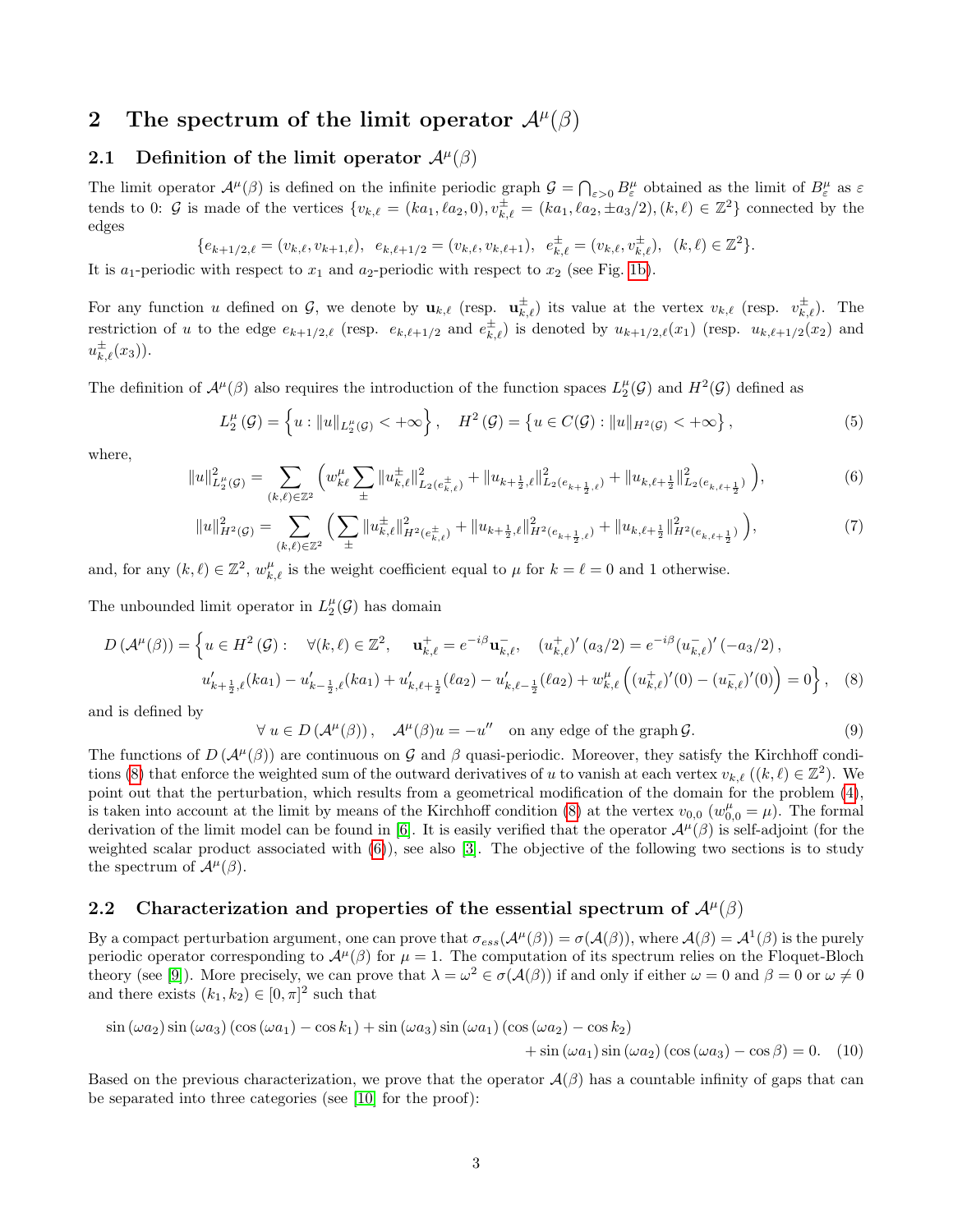Lemma 2.1 The following properties hold :

1-  $\sigma_1 \cup \sigma_2 \cup \sigma_3 \subset \sigma(\mathcal{A}(\beta))$ , where

$$
\sigma_i = \left\{ (\pi n/a_i)^2 \,, n \in \mathbb{Z} \right\} \text{ for } i \in \{1,2\}, \text{ and } \sigma_3 = \left\{ \left( (\pm \beta + 2\pi n)/a_3 \right)^2, n \in \mathbb{Z} \right\}.
$$

2- For any  $\beta \in [0, \pi]$ , the operator  $\mathcal{A}(\beta)$  has infinitely many gaps whose ends tend to infinity.

3- Let  $W(\beta) = {\pi n/a_3, n \in \mathbb{N}^*} \text{ if } \beta \notin \{0, \pi\} \text{ and } W(\beta) = {\beta/a_3 + (2n+1)\pi/a_3, n \in \mathbb{N}^*} \text{ if } \beta \in \{0, \pi\}.$ 

If an interval  $(\omega_b^2, \omega_t^2)$  is a spectral gap of  $\mathcal{A}(\beta)$ , then, one of the following possibilities holds:

- (i)  $\omega_b^2 \notin \sigma_1 \cup \sigma_2$ ,  $\omega_t^2 \notin \sigma_1 \cup \sigma_2$ , and there is a unique  $\omega_0 \in (\omega_b, \omega_t) \cap \mathcal{W}(\beta)$ .
- (ii)  $\omega_b^2 \in \sigma_1 \cup \sigma_2$ ,  $\omega_t^2 \notin \sigma_1 \cup \sigma_2$  and  $\mathcal{W}(\beta) \cap (\omega_b, \omega_t) = \varnothing$ .
- (iii)  $\omega_b^2 \notin \sigma_1 \cup \sigma_2$ ,  $\omega_t^2 \in \sigma_1 \cup \sigma_2$  and  $\mathcal{W}(\beta) \cap (\omega_b, \omega_t) = \varnothing$ .

#### 2.3 Computation of the discrete spectrum

Let us now determine the discrete spectrum of  $\mathcal{A}^{\mu}(\beta)$ . If  $\lambda = \omega^2$  is an eigenvalue of  $\mathcal{A}^{\mu}(\beta)$ , then the corresponding eigenfunction  $u \in D(\mathcal{A}^{\mu}(\beta))$  satisfies the linear differential equation  $u'' + \omega^2 u = 0$  on each edge of the graph  $\mathcal{G}$ . Solving explicitly this equation (on each edge), taking into account the quasi-periodicity of u and the Kirchhoff conditions [\(8\)](#page-2-1), we can replace the eigenvalue problem  $\mathcal{A}^{\mu}(\beta)u = \lambda u$  with a set of finite differences equations for  $(\mathbf{u}_{\ell,k})_{(\ell,k)\in\mathbb{Z}^2}$ :

<span id="page-3-0"></span>**Lemma 2.2** Assume that  $\omega \notin \{\pi \mathbb{Z}/a_1\} \cup \{\pi \mathbb{Z}/a_2\} \cup \{\pi \mathbb{Z}/a_3\}$ .  $u \in D(\mathcal{A}^{\mu}(\beta))$  is an eigenfunction of  $\mathcal{A}^{\mu}(\beta)$  if and only if  $(\mathbf{u}_{k,\ell})_{(k,\ell)\in\mathbb{Z}^2}$  belongs to  $\ell_2(\mathbb{Z}^2)$  and satisfies

$$
\begin{cases}\n\frac{\mathbf{u}_{k+1,\ell}}{\sin(\omega a_1)} + \frac{\mathbf{u}_{k-1,\ell}}{\sin(\omega a_1)} + \frac{\mathbf{u}_{k,\ell+1}}{\sin(\omega a_2)} + \frac{\mathbf{u}_{k,\ell-1}}{\sin(\omega a_2)} - 2g_{\beta}(\omega)\mathbf{u}_{k,l} = 0, & \forall (k,\ell) \in \mathbb{Z}^2 \setminus \{(0,0)\}, \\
\frac{\mathbf{u}_{1,0}}{\sin(\omega a_1)} + \frac{\mathbf{u}_{-1,0}}{\sin(\omega a_1)} + \frac{\mathbf{u}_{0,1}}{\sin(\omega a_2)} + \frac{\mathbf{u}_{0,-1}}{\sin(\omega a_2)} - 2g_{\beta}(\omega)\mathbf{u}_{0,0} = 2(\mu - 1)\frac{\cos(\omega a_3) - \cos\beta}{\sin(\omega a_3)}\mathbf{u}_{0,0}, \\
\text{have defined } g_{\beta}(\omega) = \frac{1}{\sqrt{1-\beta}} + \frac{1}{\sqrt{1-\beta}} + \frac{\cos(\omega a_3) - \cos\beta}{\sqrt{1-\beta}}.\n\end{cases} (11)
$$

where we have defined  $g_\beta(\omega)$  $\frac{1}{\tan{(\omega a_1)}} + \frac{1}{\tan{(\omega a_2)}} + \frac{\cos{(\omega a_3)}}{\sin{(\omega a_3)}}$ 

As well-known, finite difference schemes may be investigated using the discrete Fourier transform

<span id="page-3-2"></span>
$$
\mathcal{F} : \mathbf{v} = (\mathbf{v}_{k,\ell})_{(k,\ell) \in \mathbb{Z}^2} \mapsto \mathcal{F}(\mathbf{v}) = \widehat{\mathbf{v}}, \quad \widehat{\mathbf{v}}(\xi,\eta) = \sum_{k,\ell \in \mathbb{Z}} e^{i(k\xi + \ell\eta)} \mathbf{v}_{k,\ell}, \qquad (\xi,\eta) \in [0,2\pi]^2,
$$
\n(12)

<span id="page-3-1"></span>where F is an isometry between  $\ell_2(\mathbb{Z}^2)$  and  $L_2((0, 2\pi)^2)$ . This, together with Lemma [2.2,](#page-3-0) provides the following characterization for the discrete spectrum of  $\mathcal{A}^{\mu}(\beta)$ :

**Lemma 2.3** Assume that  $\omega \notin {\pi \mathbb{Z}/a_1} \cup {\pi \mathbb{Z}/a_2} \cup {\pi \mathbb{Z}/a_3}$ .  $u \in D(\mathcal{A}^{\mu}(\beta))$  is an eigenfunction of  $\mathcal{A}^{\mu}(\beta)$  if and only if the discrete Fourier transform  $\hat{\mathbf{u}}$  of  $(\mathbf{u}_{\ell,k})_{(\ell,k)\in\mathbb{Z}^2}$  belongs to  $L_2((0, 2\pi)^2)$  and satisfies

$$
(f(\xi, \eta, \omega) - \phi_{\beta}(\omega)) \widehat{\mathbf{u}}(\xi, \eta) = (\mu - 1)\phi_{\beta}(\omega)\mathbf{u}_{0,0}.
$$
  
\nwhere  $\phi_{\beta}(\omega) = \frac{\cos(\omega a_3) - \cos\beta}{\sin(\omega a_3)}$  and  $f(\xi, \eta, \omega) = \frac{\cos\xi - \cos(\omega a_1)}{\sin(\omega a_1)} + \frac{\cos\eta - \cos(\omega a_2)}{\sin(\omega a_2)}.$  (13)

Under the assumption of Lemma [2.3,](#page-3-1) [\(10\)](#page-2-3) can be written as  $f(\xi, \eta, \omega) - \phi_\beta(\omega) = 0$ . It follows that  $\lambda = \omega^2$  does not belong to  $\sigma_{ess}(\mathcal{A}^{\mu}(\beta))$  if and only if, for any  $(\xi,\eta) \in [0,2\pi]^2$ ,  $\phi_{\beta}(\omega) - f(\xi,\eta,\omega)$  does not vanish. As a consequence, as soon as  $\lambda = \omega^2 \notin \sigma_{ess}(\mathcal{A}^{\mu}(\beta))$ , the function  $(\xi, \eta) \mapsto \phi_{\beta}(\omega)/(\phi_{\beta}(\omega) - f(\xi, \eta, \omega))$  is continuous and bounded. Then, the inverse discrete Fourier transform can be applied to [\(13\)](#page-3-2) to obtain

$$
\mathbf{u}_{k,\ell} = \frac{(1-\mu)\mathbf{u}_{0,0}}{4\pi^2} \int\limits_{(0,2\pi)^2} \frac{\phi_\beta(\omega)}{\phi_\beta(\omega) - f(\xi,\eta,\omega)} e^{-i(k\xi+\ell\eta)} d\xi d\eta, \quad \forall (k,\ell) \in \mathbb{Z}^2.
$$

Writing the previous relation for  $k = \ell = 0$  yields the following criterion of existence of an eigenvalue: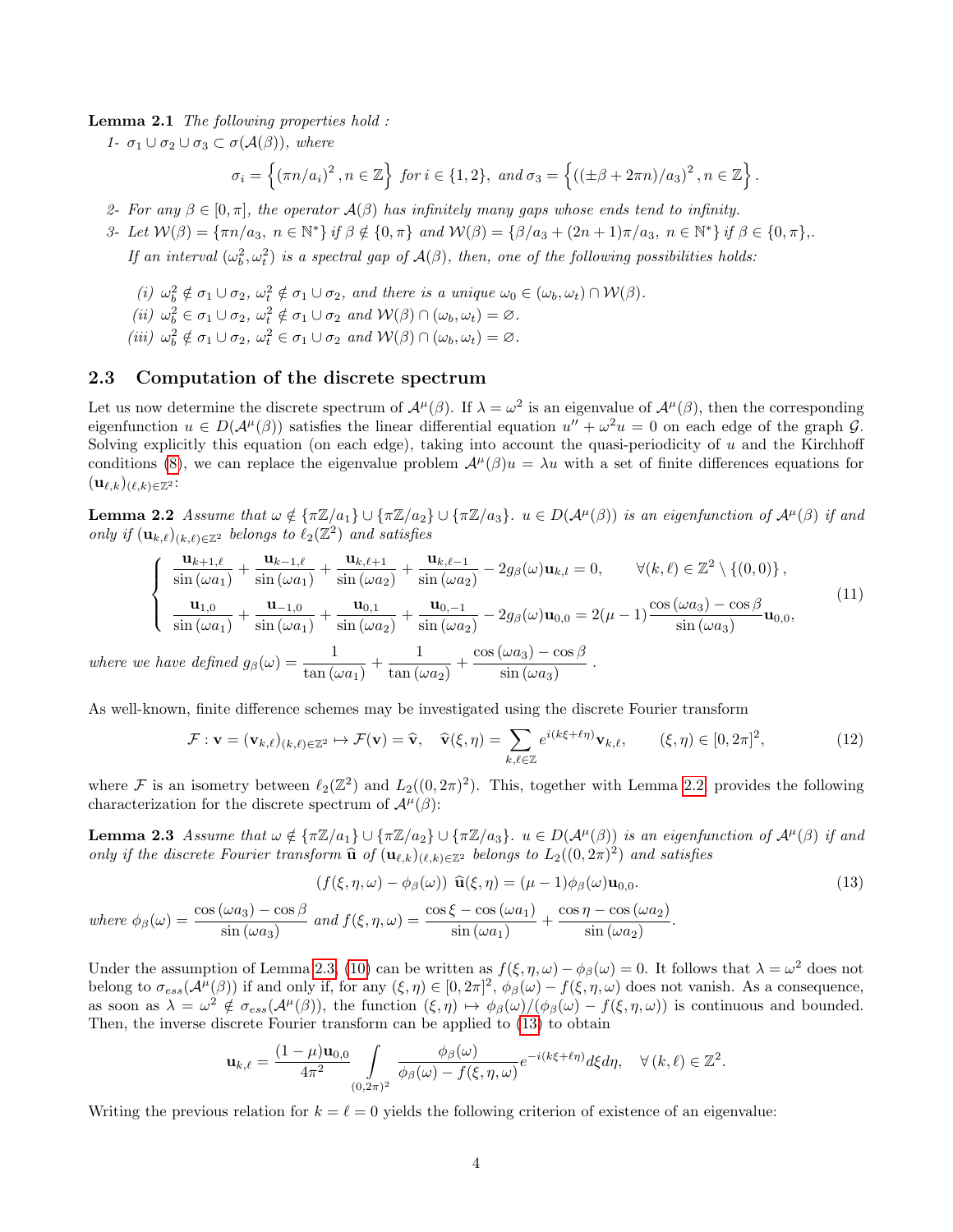**Lemma 2.4** Assume that  $\omega \notin {\pi \mathbb{Z}/a_1} \cup {\pi \mathbb{Z}/a_2} \cup {\pi \mathbb{Z}/a_3}$  and that  $\lambda = \omega^2 \notin \sigma_{ess}(\mathcal{A}^{\mu}(\beta))$ . Then,  $\lambda$  is an eigenvalue of  $A^{\mu}(\beta)$  if and only if

<span id="page-4-6"></span>
$$
\mu = 1 - F_{\beta}(\omega) \quad \text{where} \quad F_{\beta}(\omega) = \left(\frac{1}{4\pi^2} \int\limits_{(0,2\pi)^2} \frac{\phi_{\beta}(\omega)}{\phi_{\beta}(\omega) - f(\xi,\eta,\omega)} d\xi d\eta\right)^{-1}.\tag{14}
$$

The study of the behavior of the function  $F_\beta$  leads to the existence of at least one eigenvalue in each gap of  $\mathcal{A}^\mu(\beta)$ as soon as  $\mu < 1$ , the minimal number of eigenvalues in each gap depending on the type of gaps (cf. Lemma. [2.1-](#page-2-0)3 for the classification):

<span id="page-4-3"></span>**Lemma 2.5** For  $\mu > 1$ , the operator  $\mathcal{A}^{\mu}(\beta)$  has no eigenvalue. For  $0 < \mu < 1$ , let  $(\omega_b^2, \omega_t^2)$  be a spectral gap of the operator  $A^{\mu}(\beta)$ :

- (a) If  $(\omega_b^2, \omega_t^2)$  is a gap of type (i), then  $\mathcal{A}^{\mu}(\beta)$  has at least two eigenvalues  $\lambda_1 = \omega_1^2$  and  $\lambda_2 = \omega_2^2$  that satisfy  $\omega_b < \omega_1 < \omega_0 < \omega_2 < \omega_t$  (see Lemma. [2.1-](#page-2-0)3 for the definition of  $\omega_0$ ).
- (b) If  $(\omega_b^2, \omega_t^2)$  is a gap of type (ii) or (iii), then  $\mathcal{A}^{\mu}(\beta)$  has at least one eigenvalue  $\lambda_1 = \omega_1^2$  such that  $\omega_b < \omega_1 < \omega_t$ .

The sketch of the proof of the previous lemma is the following, a complete proof being available in [\[10\]](#page-5-4) (Theorem 5.2.1): First, one can verify that  $F_\beta(\omega) \geq 0$  in any gap, which, together with [\(14\)](#page-4-6) proves that  $\mathcal{A}^\mu(\beta)$  has no eigenvalue for  $\mu > 1$ . Then, if  $(\omega_b^2, \omega_t^2)$  is a gap of type (i), one can show that

$$
\lim_{\omega \to \omega_b^+} (1 - F_\beta(\omega)) = \lim_{\omega \to \omega_t^-} (1 - F_\beta(\omega)) = 1
$$
 and that 
$$
\lim_{\omega \to \omega_0} (1 - F_\beta(\omega)) = 0.
$$

By continuity of  $F_\beta$  inside the gap, (a) directly results from the intermediate value theorem and [\(14\)](#page-4-6). If  $(\omega_b^2, \omega_t^2)$  is a gap of type (ii), the intermediate value theorem also permits us to conclude since

$$
\lim_{\omega \to \omega_b} (1 - F_{\beta}(\omega)) \le 0 \text{ and } \lim_{\omega \to \omega_b^-} (1 - F_{\beta}(\omega)) = 1.
$$

A similar argument works for a gap of type (iii).

# 3 Guided modes for the operator  $A^\mu_\varepsilon(\beta)$ : an asymptotic result

<span id="page-4-4"></span>Finally, thanks to the general result [\[8\]](#page-5-5) (Theorem 2.13 convergence of the spectrum of  $A_{\varepsilon}^{\mu}(\beta)$  toward the spectrum of  $\mathcal{A}^{\mu}(\beta)$ , we can prove the following result of existence of eigenvalue for the operator  $A_{\varepsilon}^{\mu}(\beta)$ :

**Theorem 3.1** Let  $\mu \in (0,1)$ ,  $(\lambda_b, \lambda_t)$  be a spectral gap of the operator  $\mathcal{A}^{\mu}(\beta)$  and  $\lambda_0 \in (\lambda_b, \lambda_t)$  be a (simple) eigenvalue of this operator. Then, there exists  $\varepsilon_0 > 0$  such that if  $\varepsilon < \varepsilon_0$  the operator  $A^{\mu}_{\varepsilon}(\beta)$  has an eigenvalue  $\lambda_{\varepsilon}$ inside a spectral gap  $(\lambda_b^{\varepsilon}, \lambda_t^{\varepsilon})$ . Moreover,  $\lambda_{\varepsilon} = \lambda_0 + O(\sqrt{\varepsilon})$ .

#### References

- <span id="page-4-0"></span>[1] Ammari, H. and Santosa, F., Guided waves in a photonic bandgap structure with a line defect, SIAM Journal on Applied Mathematics, Vol. 64, Num. 6, p 2018-2033, 2004
- <span id="page-4-1"></span>[2] Fliss, Sonia, A Dirichlet-to-Neumann approach for the exact computation of guided modes in photonic crystal waveguides, SIAM Journal on Scientific Computing, Vol. 35, Num. 2, p B438–B461, 2013
- <span id="page-4-5"></span>[3] Kuchment P., Quantum graphs: an introduction and a brief survey, Analysis on graphs and its applications,. Ser. Proc. Sympos. Pure Math., Vol. 77, p. 291–312, Amer. Math. Soc., Providence, RI, 2008
- <span id="page-4-2"></span>[4] Friedlander, L., On the spectrum of a class of second order periodic elliptic differential operators, Communications in Mathematical Physics, Vol. 229, p. 49–55, 2002